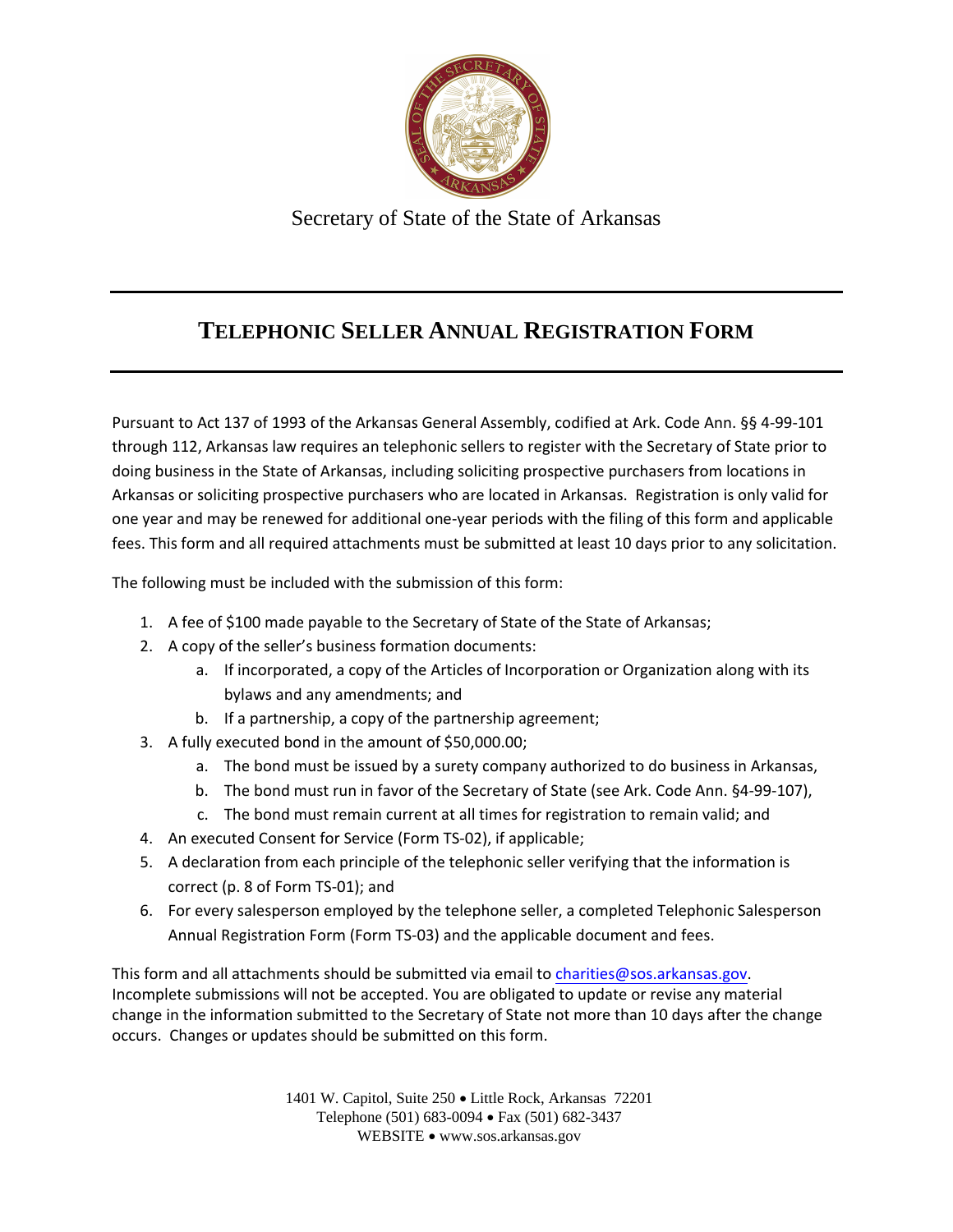If you have questions or inquiries, please contact us via email at [charities@sos.arkansas.gov](mailto:charities@sos.arkansas.gov), via phone at (501) 683-0094, or via mail to Arkansas Secretary of State, Business and Commercial Services, ATTN: Charities Registration, 1401 W. Capitol, Suite 250, Little Rock, AR 72201.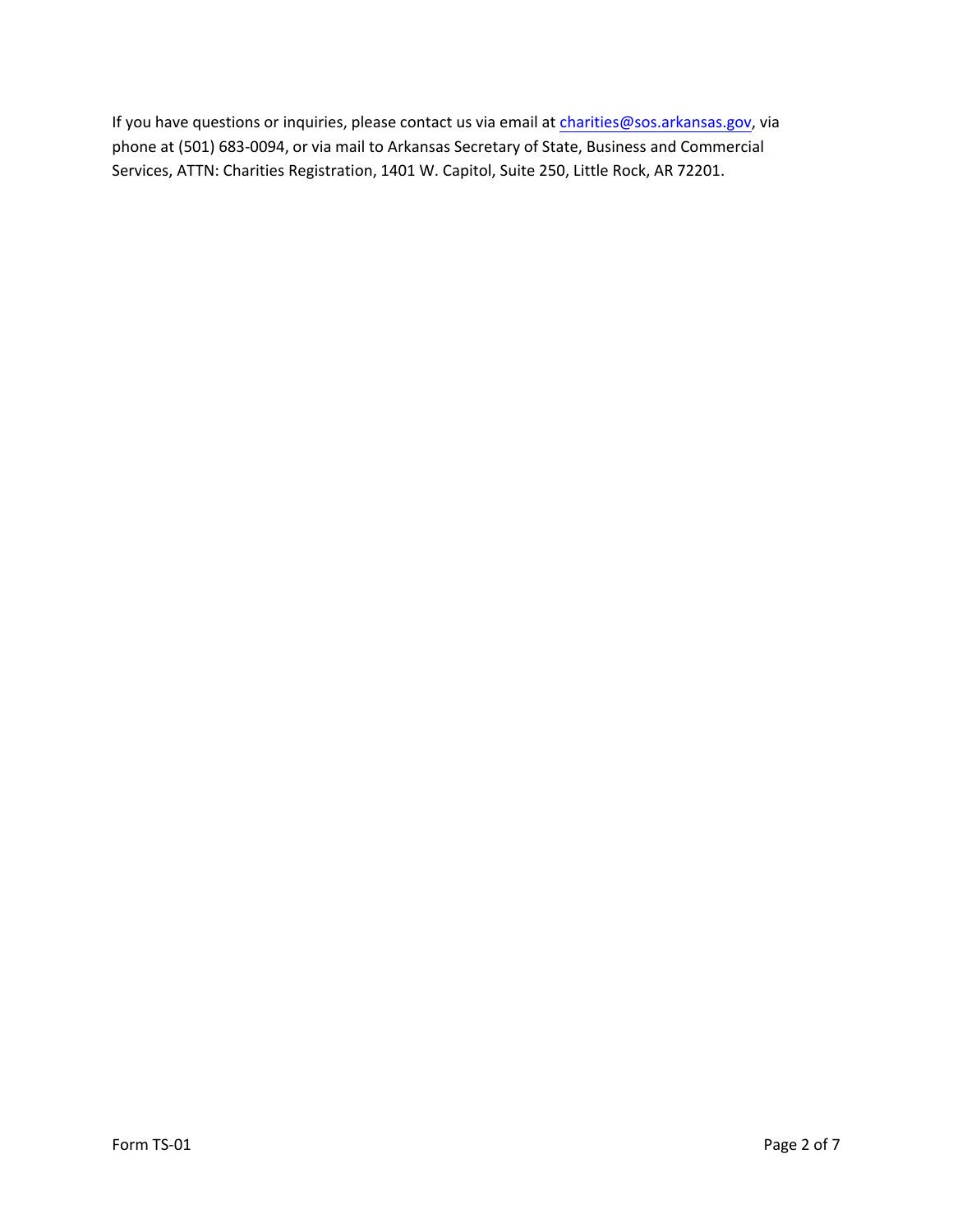## **Section I. Seller's Information**

Federal EIN

Organization's Legal Name

Any Previous Legal Name(s)

Any Name(s) Under Which the Entity Does Business or Intends to do Business

## **Section II. Designated Contact Information**

Designated Contact for Correspondence

Mailing Address

City State Zip

Designated Contact's Phone Number Designated Contact's Email Address

| <b>Section III. Addresses and Telephone Numbers</b>                               |  |       |     |  |
|-----------------------------------------------------------------------------------|--|-------|-----|--|
| <b>Principal Physical Address</b>                                                 |  |       |     |  |
| City                                                                              |  | State | Zip |  |
| Any Address(es) From Which Seller Will Conduct Business (if different from above) |  |       |     |  |
|                                                                                   |  |       |     |  |
|                                                                                   |  |       |     |  |
| All Telephone Numbers Used by Seller and the Address Where the Number is Used     |  |       |     |  |
|                                                                                   |  |       |     |  |
|                                                                                   |  |       |     |  |
|                                                                                   |  |       |     |  |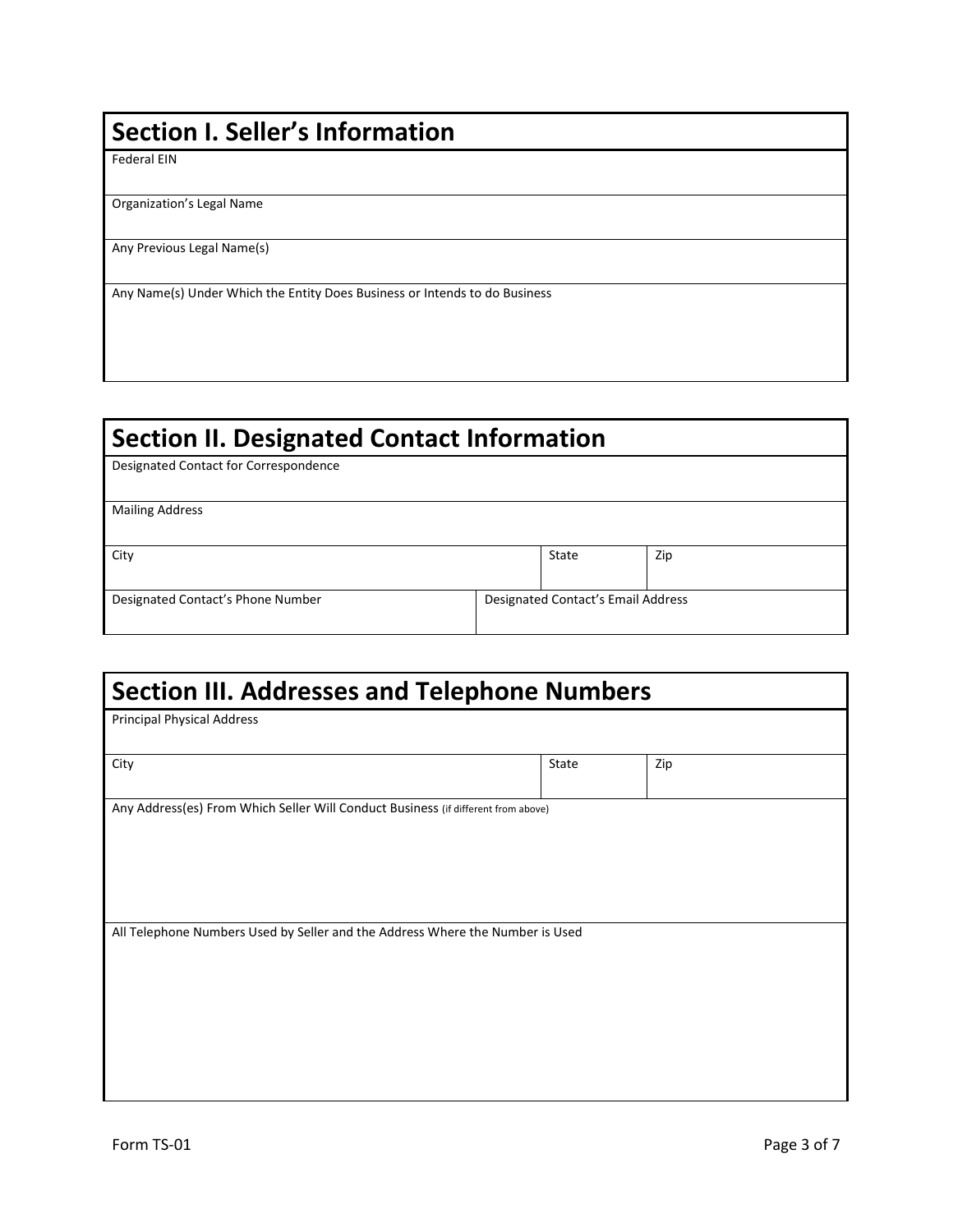| <b>Section IV. Corporate Information</b>                                                                                                                                                                                                                                                                                                                                                                                             |                                        |                                        |        |           |
|--------------------------------------------------------------------------------------------------------------------------------------------------------------------------------------------------------------------------------------------------------------------------------------------------------------------------------------------------------------------------------------------------------------------------------------|----------------------------------------|----------------------------------------|--------|-----------|
| Seller's Business Form                                                                                                                                                                                                                                                                                                                                                                                                               |                                        |                                        |        |           |
| State of Incorporation or Organization                                                                                                                                                                                                                                                                                                                                                                                               | Date of Incorporation or Establishment |                                        |        |           |
| Name of Agent in Arkansas Authorized to Receive Service of Process                                                                                                                                                                                                                                                                                                                                                                   |                                        |                                        |        |           |
| City                                                                                                                                                                                                                                                                                                                                                                                                                                 |                                        | State                                  | Zip    |           |
| Provide the following information for Parent or Affiliate Companies (Include any company that engages in business transactions with purchasers<br>relating to sales solicited by the seller, or any company that accepts responsibility for statements made by, or acts of, the seller relating to sales solicited by the<br>seller). Please provide as many additional pages of Section IV as is necessary to include each company. |                                        |                                        |        |           |
| Name of Parent or Affiliate Company                                                                                                                                                                                                                                                                                                                                                                                                  |                                        |                                        | Parent | Affiliate |
| <b>Business Form</b>                                                                                                                                                                                                                                                                                                                                                                                                                 |                                        |                                        |        |           |
| State of Incorporation                                                                                                                                                                                                                                                                                                                                                                                                               |                                        | Date of Incorporation or Establishment |        |           |
| If operating under a fictitious name, the location where the fictitious name is registered                                                                                                                                                                                                                                                                                                                                           |                                        |                                        |        |           |
| Name of Parent or Affiliate Company                                                                                                                                                                                                                                                                                                                                                                                                  |                                        |                                        | Parent | Affiliate |
| <b>Business Form</b>                                                                                                                                                                                                                                                                                                                                                                                                                 |                                        |                                        |        |           |
| State of Incorporation                                                                                                                                                                                                                                                                                                                                                                                                               |                                        | Date of Incorporation or Establishment |        |           |
| If operating under a fictitious name, the location where the fictitious name is registered                                                                                                                                                                                                                                                                                                                                           |                                        |                                        |        |           |
|                                                                                                                                                                                                                                                                                                                                                                                                                                      |                                        |                                        |        |           |
| Name of Parent or Affiliate Company                                                                                                                                                                                                                                                                                                                                                                                                  |                                        |                                        | Parent | Affiliate |
| <b>Business Form</b>                                                                                                                                                                                                                                                                                                                                                                                                                 |                                        |                                        |        |           |
| State of Incorporation                                                                                                                                                                                                                                                                                                                                                                                                               |                                        | Date of Incorporation or Establishment |        |           |
| If operating under a fictitious name, the location where the fictitious name is registered                                                                                                                                                                                                                                                                                                                                           |                                        |                                        |        |           |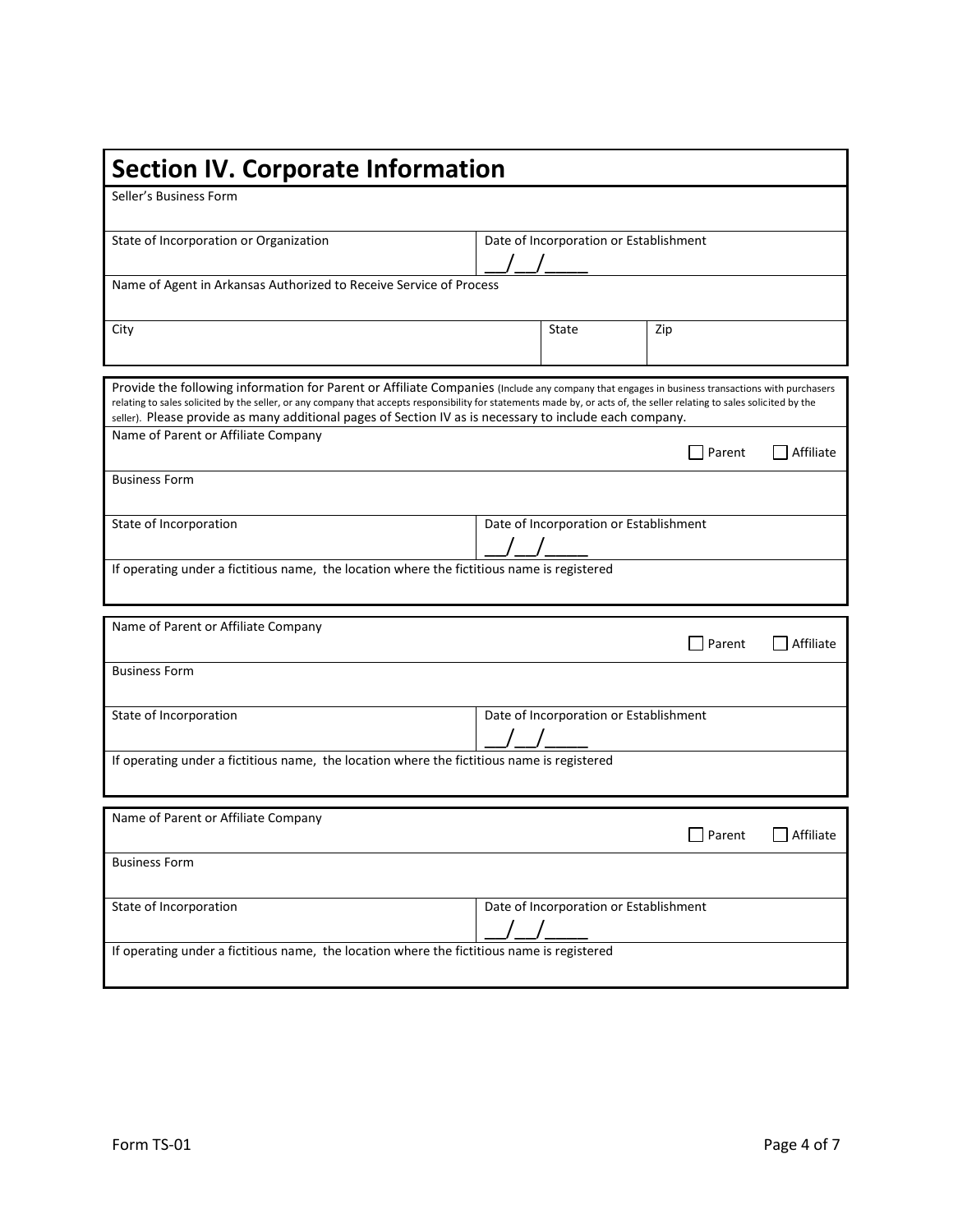# **Section V. Officers' and Owners' Information**

The following information must be provided for each of the seller's officers, directors, trustees, general and limited partners, sole proprietor, owners, and managers. Please provide as many additional pages of Section V as is necessary to include each individual.

| Name                                  |                        |       |     |
|---------------------------------------|------------------------|-------|-----|
| Select Any Applicable Roles           |                        |       |     |
| Officer                               | <b>General Partner</b> |       |     |
| Director                              | <b>Limited Partner</b> |       |     |
| Trustee                               | Sole Proprietor        |       |     |
| Owner                                 | Manager                |       |     |
| <b>Address of Principle Residence</b> |                        |       |     |
|                                       |                        |       |     |
| City                                  |                        | State | Zip |
|                                       |                        |       |     |
|                                       |                        |       |     |
|                                       |                        |       |     |
| Name                                  |                        |       |     |
|                                       |                        |       |     |
| Select Any Applicable Roles           |                        |       |     |
| Officer                               | <b>General Partner</b> |       |     |
| Director                              | <b>Limited Partner</b> |       |     |
| Trustee                               | Sole Proprietor        |       |     |
| Owner                                 | Manager                |       |     |
| Address of Principle Residence        |                        |       |     |
|                                       |                        |       |     |
| City                                  |                        | State | Zip |
|                                       |                        |       |     |
|                                       |                        |       |     |
|                                       |                        |       |     |
|                                       |                        |       |     |
| Name                                  |                        |       |     |
| Select Any Applicable Roles           |                        |       |     |
| Officer                               | <b>General Partner</b> |       |     |
| Director                              | <b>Limited Partner</b> |       |     |
| Trustee                               | Sole Proprietor        |       |     |
| Owner                                 | Manager                |       |     |
| Address of Principle Residence        |                        |       |     |
|                                       |                        |       |     |
| City                                  |                        | State | Zip |
|                                       |                        |       |     |
|                                       |                        |       |     |
|                                       |                        |       |     |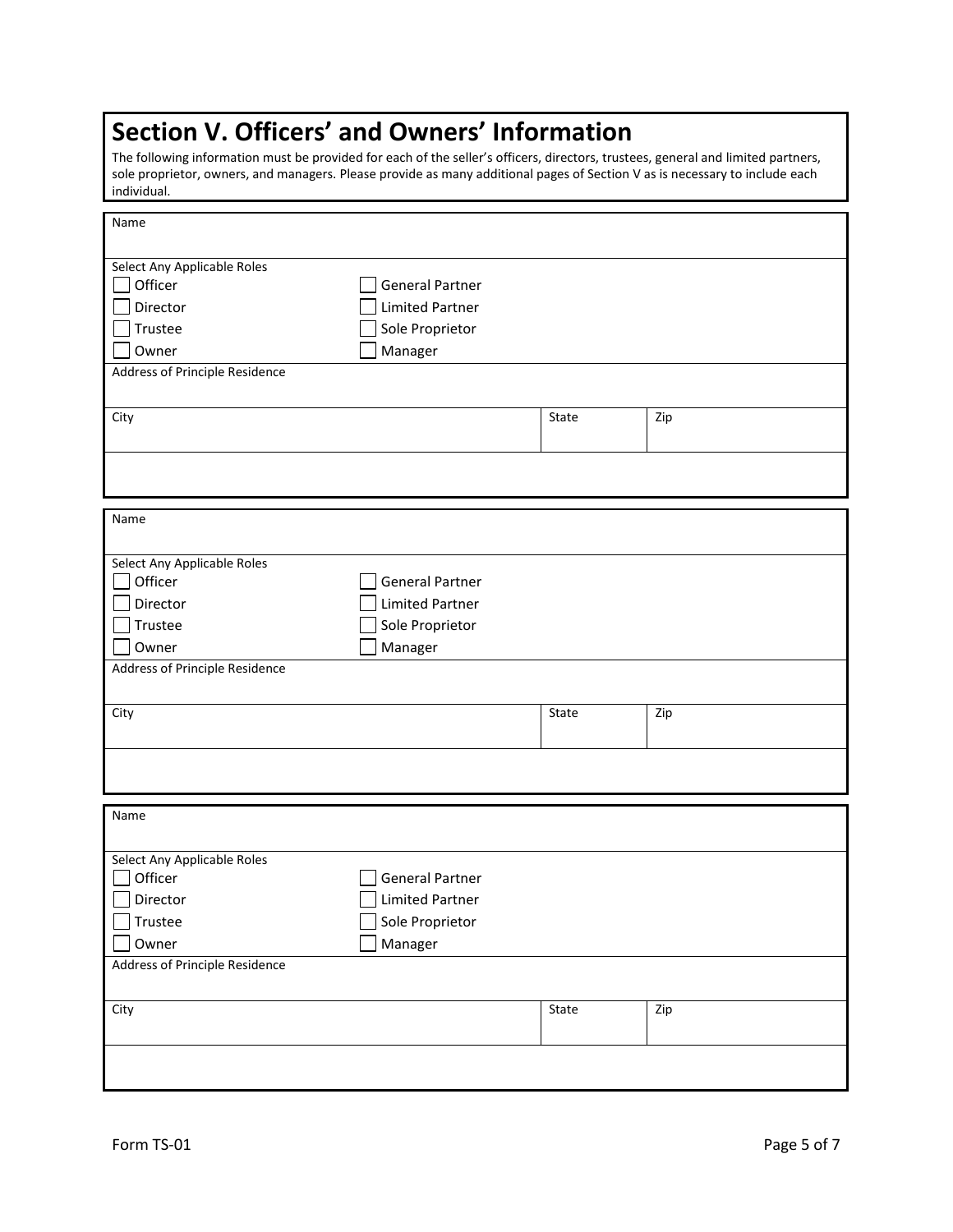| <b>Section VII. Sales Information</b>                                                                                                                                                                                                                                                                                                                                                                                                                                                                                                                                                                                                                                                                                                                                                                                                                                                                                                                                                                                                                                                |  |  |  |  |
|--------------------------------------------------------------------------------------------------------------------------------------------------------------------------------------------------------------------------------------------------------------------------------------------------------------------------------------------------------------------------------------------------------------------------------------------------------------------------------------------------------------------------------------------------------------------------------------------------------------------------------------------------------------------------------------------------------------------------------------------------------------------------------------------------------------------------------------------------------------------------------------------------------------------------------------------------------------------------------------------------------------------------------------------------------------------------------------|--|--|--|--|
| Description of the Items Offered for Sale                                                                                                                                                                                                                                                                                                                                                                                                                                                                                                                                                                                                                                                                                                                                                                                                                                                                                                                                                                                                                                            |  |  |  |  |
| Is a sales script is used when salespersons are soliciting prospective purchasers?                                                                                                                                                                                                                                                                                                                                                                                                                                                                                                                                                                                                                                                                                                                                                                                                                                                                                                                                                                                                   |  |  |  |  |
| <b>Yes</b><br>NO If a sales script is used, it must be included in this application.                                                                                                                                                                                                                                                                                                                                                                                                                                                                                                                                                                                                                                                                                                                                                                                                                                                                                                                                                                                                 |  |  |  |  |
| The following information must be attached to this application:                                                                                                                                                                                                                                                                                                                                                                                                                                                                                                                                                                                                                                                                                                                                                                                                                                                                                                                                                                                                                      |  |  |  |  |
| <b>Scripts</b><br>Sample Introductions<br>How To Conduct Sales Information<br><b>Outlines</b><br>Sample Closings<br>Contest/Premium Award Information For Salespersons<br><b>Product Information</b><br>Any Written Materials Sent to Prospective/Actual Purchasers<br>Instructions                                                                                                                                                                                                                                                                                                                                                                                                                                                                                                                                                                                                                                                                                                                                                                                                  |  |  |  |  |
| If the telephonic seller represents or implies, or directs salespersons to represent or imply, to purchasers that the<br>purchaser will receive certain specific items, including a certificate of any type which the purchaser must redeem<br>to obtain the item described in the certificate, or one or more items from among designate items, whether the<br>items are denominated as gifts, premiums, bonuses, prizes, awards, or otherwise, provide the following:                                                                                                                                                                                                                                                                                                                                                                                                                                                                                                                                                                                                              |  |  |  |  |
| A list of the items offered<br>The value or worth of each item described to prospective purchasers and the basis for the valuation<br>П<br>The price paid by the telephonic seller to its supplier for each of these items and the name, address, and<br>telephone number of each item's supplier<br>If the purchaser is to receive fewer than all of the items described by the seller, the filing shall include (i) the<br>manner in which the telephonic seller decides which item or items a particular prospective purchaser is to<br>receive, (ii) the odds a single prospective purchaser has of receiving each described item, (iii) the name and<br>address of each recipient who has, during the preceding twelve (12) months, or if the seller has not been in<br>business that long, during the period the telephonic seller has been in business, received the item having the<br>greatest value and the item with the smallest odds of being received<br>All rules, regulations, terms, and conditions a prospective purchaser must meet in order to receive the item. |  |  |  |  |